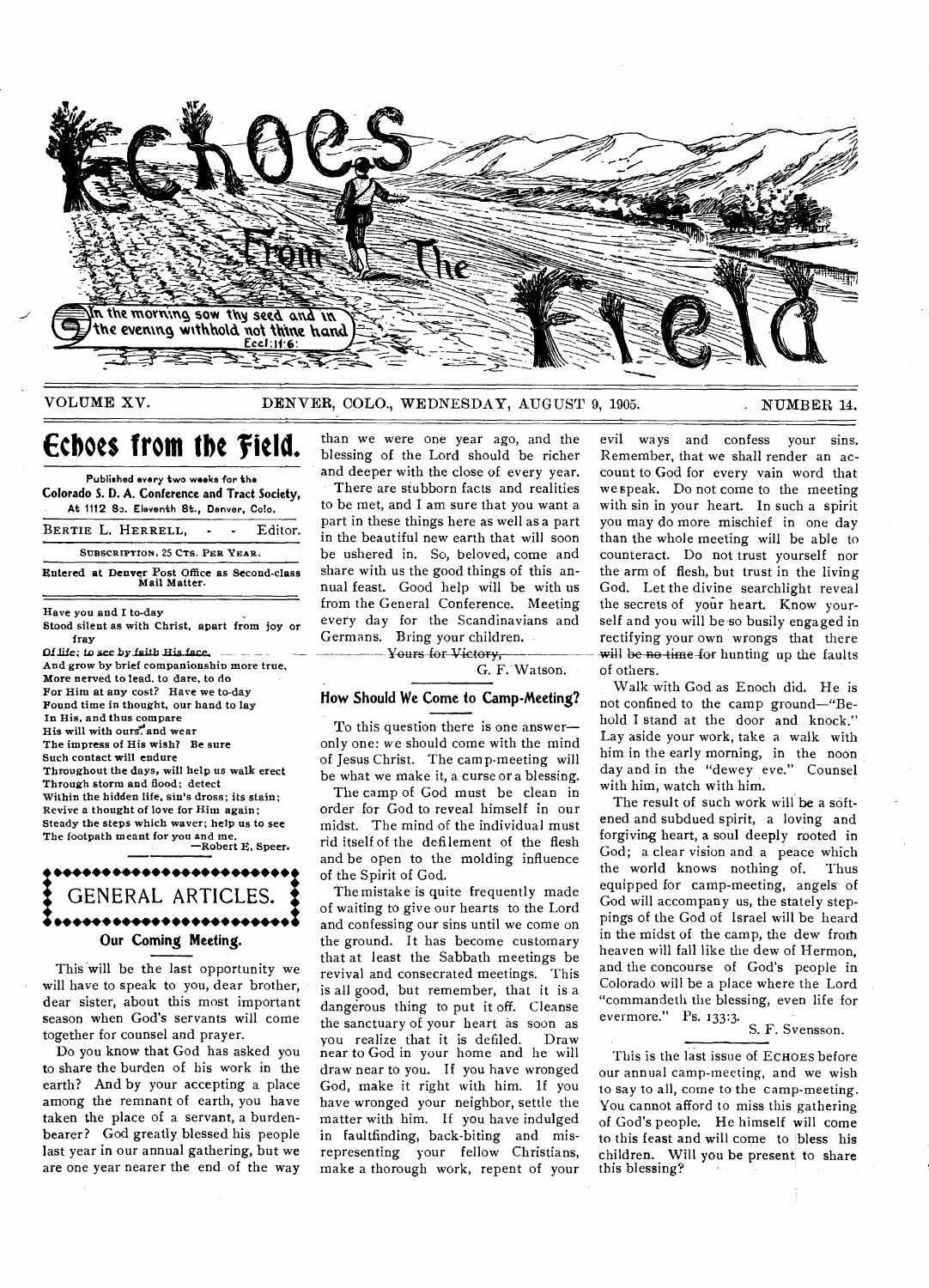# ECHOES FROM THE FIELD.

# **• ••••••••••••••••••••••••i •**  FIELD REPORTS.<br>•••••••••••••••••••••••• **Among the Churches.**

Since July i I have visited the following churches: Buena Vista, Pitkin, Villa Grove, Salida, Boulder, Hygiene, Denver, Dover and Wray. At Buena Vista we had a very pleasant time with the little company which is still faithful to the cause of truth. I hope more work may be done at this place in the near future,

We spent ten days with the church at Pitkin, and through the blessing of the Lord much good was accomplished. Two new ones were added to the cliurch by baptism. My next stop was at Villa Grove where a very enjoyable week was spent, and a church of seven adults was organized. Two new ones came into the organization. I spent one afternoon and evening with the church at Salida. I believe that the cause of the Master is onward there.

Sabbath, July 27, was spent with the Boulder church. The membership of this church has been greatly decreased by removals, and a few have been laid to rest. The evening of the 23rd I met with the church at Hygiene, where the Lord is still remembering his people. I have been glad for the privilege of attending a few of the tent meetings on Capitol Hill. Those attending these meetings are receiving much good. Some are deeply interested, and are deciding for the truth. Sabbath and Sunday, the 29th and 30th, were spent with the company at Dover, a station about seventy-five miles north of Denver. A church of seventeen members was organized at this place. These people came from Boulder and Niwot, and were members of those churches. May the dear Lord bless this little church to his own glory. Last Sabbath I met with the Wray church. I had the pleasure of speaking to the church four times, and of leading six dear souls into the watery grave. The Wray church is doing a good work. May God still guide and bless.

G. F. Watson.

#### **Rocky Ford and La Junta.**

"He that goeth forth and weepeth, bearing precious seed, shall doubtless come again with rejoicing, bringing his sheaves with him." Our company here was reminded of this promise on Sabbath, July 22, when it was my privilege to again administer the ordinance of baptism. Four dear souls were buried with their Lord at that time. Two connecting with the Rocky Ford church and two will connect with the church in La Junta to be organized July 29.

This makes nine baptized since April 15, beside two taken in on profession of faith and one by letter; twelve in all.

The tent work in La Junta is progressing slowly. The pastors of the churches have warned their congregations to keep away from us, but in spite of it there are a few who have come and have acknowledged the truth of the message. May the Lord give them courage to live up to their convictions.

Geo. M. Alway.

# **Lafayette.**

We pitched our tent and began a series of meetings here July 12. Elder Aufderhar assisted in getting the work started, then duties called him elsewhere. Since then my wife and I are working alone. The attendance is not large, but steadily increasing as the "good news" is being carried, and a most encouraging feature is that many are coming regularly. Several have already expressed themselves as believing the truth, and some are deciding to obey. We have not touched on the Sabbath question publicly. As we go about with our literature, doors are opened to us in a way we have not experienced for years. One intelligent Catholic lady invited us to dinner. We accepted the invitation, and will continue Bible studies with her. Her daughter is a protestant, and a very earnest church worker. They both seem ready to hear what God speaks to us in his Word. I feel sure the Lord will gather a people here. Pray that we may speak the word of God boldly.

Watson Ziegler.

#### **Church Schools and Teachers.**

I am waiting to hear from some of the churches in regard to the school work for the coming year. Some have already engaged their teachers, but others have said nothing. All schools that were in operation last year should be this year and we ought to have several new ones. Thus far two new applications have been made.

It is expected that in connection with the camp-meeting we will have an educational convention. Some time will be given each day to the church school work, and our teachers will give us the benefit of their experience; and plans

and methods will he discussed. This will be a great help to those who expect to teach. I hope that all who are thinking of teaching this or next year will plan to be with us at this meeting.

. E. E. Farnsworth.

#### **Camp-Meeting Committees.**

Chairman of camp-meeting committees, Elder S. F. Svensson.

Committee on pitching small tents, Elders H. L. Hoover, Wm. Kennedy, C. H. Bates, Milo D. Warfle and Wm. F. Hills.

Committee on pitching large tents, Elders S. F. Svensson, G. W. Anglebarger, W. Ziegler, H. A. Aufderhar, M. Mackintosh, H. M. J. Richards, Brethren

J. F. Jensen and Chas. Lightner.

Bell ringing, J. F. Jenson.

Book tent, Bertie L. Herrell and Minnie MacGuire.

Editorial committee, Elder L. A. Spring and Meade MacGuire.

Dining tent, Mrs. Kate Austin. Baggage, Wm. F. Hills.

Reception, Elder and Mrs. M. D. Warfle.

Furniture, Elder C. H. Bates.

Store, H. Williams.

Tent rent, L. A. Spring.

Lumber, H. L. Hoover.

Flooring small tents, H. L. Hoover and H. A. Aufderhar.

Conference Committee.

### **• Camp-Meeting Program.**

5:3o a. m.—Rising Bell. 6 to 6:45—Social Meeting. 7:oo—Breakfast. 8 to 8:45—Children's Meeting. 8:45 to 10:45—Conference. 11 to 12—Preaching. 1:00 p. m.—Dinner. 2:30 to 3:3o—Miscellaneous Meetings. 3:45 to 4:30—Children's Meeting. 4:3o to 6:oo—Conference. 6 to 7—Youth's Meeting. 8 to 9—Preaching. SABBATH. 5:3o—Rising Bell. 6 to 6:45—Social Meeting. 7:oo—Breakfast. 8:30 to 9:30—Teachers' Meeting. 9:45 to 1o:45—Sabbath School. 11 to 12-Preaching. 1:0o p. M.—Dinner. 2:30 to 3:30—Preaching. 4 to 5 —Children's Meeting. 5 to 6--Youths' Meeting. 6:30--Sunset Devotion. 8 to 9--Preaching.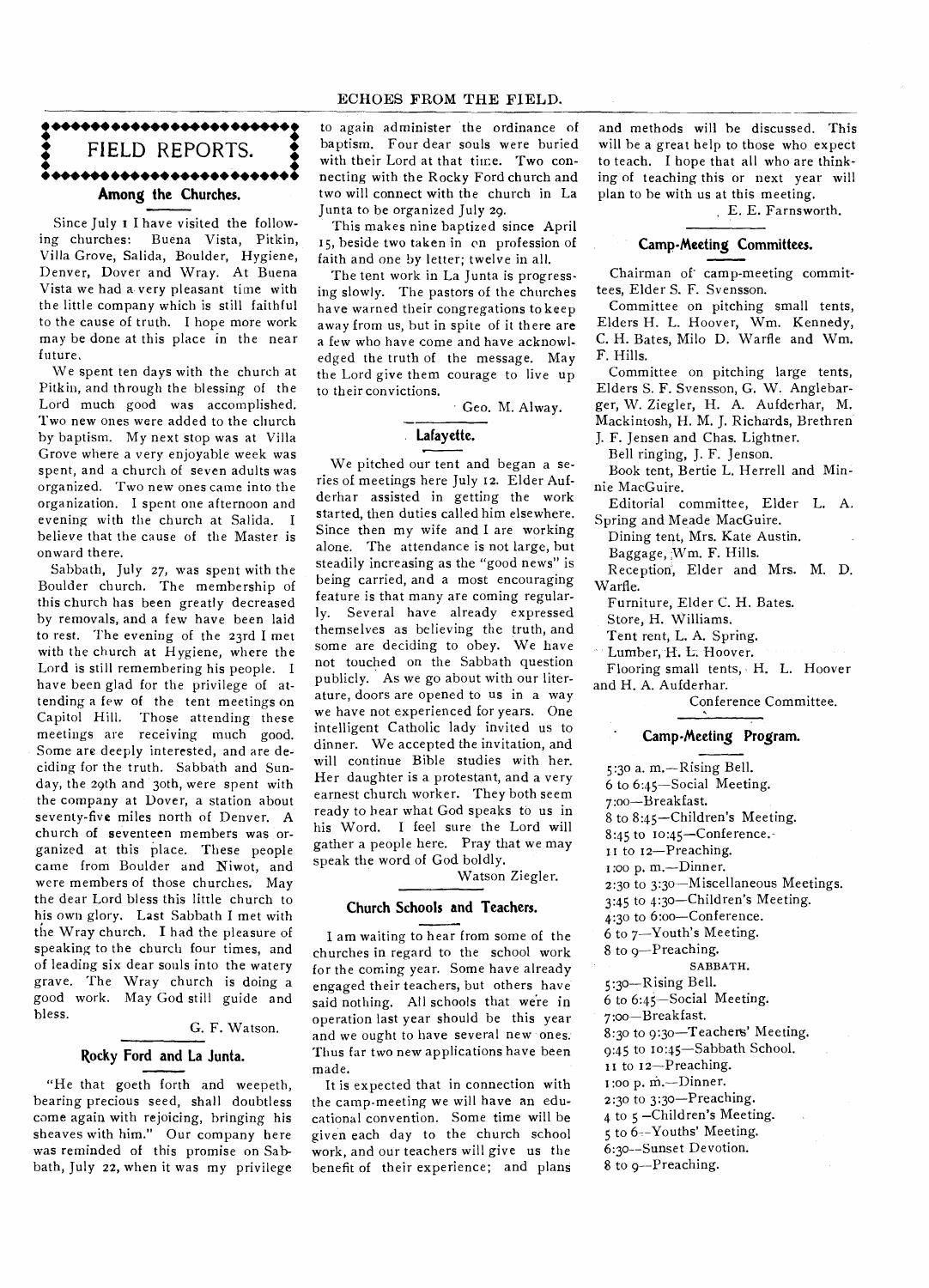## **Everybody Come.**

The time appointed for the campmeeting and conference is almost here. It is our "Feast of Tabernacles" in a spiritual sense. This meeting will be more important than any heretofore held. We are nearing the end, the work is opening up and growing in a marvelous manner throughout the earth, and important moves in our own State make it imperative that this shall be a fully represented conference. These are stirring times and great opportunities are open before us in every line of our work.

But, brethren, in order to have a fully represented conference every church, near, and far off, must do its utmost to send a full delegation. The times demand it and our souls need the blessing in store for us. The churches will be repaid one hundredfold for every sacrifice made to get the members to come.

We hope to see a large attendance of our church officers this year. A special series of instructions is planned for them in addition to all the other good things. Beside our own tried and faithful home workers we shall have good help from abroad, and best of all, the Lord has promised to come up to this feast. "Let all who possibly can, attend these meetings. All should feel that God-requires this of them. If they do not avail themselves of the privileges which he has provided that they may become strong in him and in the power of his grace, they will grow weaker and weaker, and have less and less desire to consecrate all to God. Come, brethren and sisters, to these sacred convocation meetings, to find Jesus. He will come up to the feast. He will be present, and he will do for you that which you most need to have done. Your farms should not be considered of greater value than the higher interests of your soul. These camp-meetings are of importance. They cost something. The servants of God are wearing out their lives to help the people, while many appear as if they do not want help. For fear of losing a little of this world's gain, some let these privileges come and go as though they were of but little importance." Vol. 2, pp. 575, 576.

"The faith of most Christians will waver if they constantly neglect to meet together for conference and prayer. They are required to love the truth enough to take some pains to secure the privileges and blessings vouchsafed them of God. The least they can do is to devote a few days in the year to a united effort to advance the cause of Christ and

to exchange friendly council and sympathy." Vol 4, pp. 106, 107.

"It is important that the members of our churches should attend our campmeetings. Some will say, 'It is expensive to travel, and it would be better for us to save the money, and give it for the work where it is much needed.' Do not reason in this way; strengthen the meeting all you possibly can by being present with your families. Anciently the Lord instructed his people to assemble three times a year for his worship. They met to recount God's mercies, to make known his wonderful works and to offer praise and thanksgiving to his name. Through their association together in this sacred service they were bound closer to God and to one another.

" Do not plead an excuse. The Lord has need of you. He does not do his work without the co-operation of the human agent. Go to the camp-meeting, even though you have to make a sacrifice to do so. And make every effort to ininduce your friends to go with you. Help those who are interested to attend. Angels will accompany you—God will do great things for his people." Vol. 6, pp. 38-43.

The camp this year is again in a beautiful place, with grass, shade trees, lake and mountain view; quiet, yet in the suberbs of a great city. As from the camp we view the great Rocky Mountains, so we may in spirit see Mount Zion and the City of God. COME. COME. H. M. J. Richards.

# **Statement of Conference Funds for year ending June 30, 1905.**

#### RECEIPTS.

| Cash on hand June 30, 1904\$ 2,406.52 |
|---------------------------------------|
| Tithe received during year 21,315.73  |
| Annual Offering<br>1,320.01           |
| First Day Offerings<br>1,537.07       |
| Sabbath School Donations<br>1,478.05  |
| Southern Work<br>321.16               |
| Washington Work<br>382.13             |
| Haskell Home<br>219.35                |
| Religious Liberty Fund<br>50.40       |
| Tent Fund<br>1,271.21                 |
| Campion School<br>391.15              |
| Miscellaneous<br>227.55               |
| Total\$30,920.33                      |

DISBURSEMENTS.

| Paid Laborers\$ 19,442.27     |          |
|-------------------------------|----------|
| Paid on annual offerings      | 1,320.01 |
| Paid on Sabbath School funds. | 1,511,28 |
| Paid on first day offerings   | 1,586.58 |
| Paid on Southern Work         | 321.16   |
| Paid on Washington Work       | 388.13   |
| Paid on Haskell Home          | 233.33   |
| Paid on tent fund             | 517.41   |
| Paid on Campion School        | 154.10   |
|                               |          |

| Paid on miscellaneous funds    | 70.80    |
|--------------------------------|----------|
| Paid on Expense                | 187.64   |
| Paid on Union College          | 100.03   |
| Paid on Tithe to Central Union | 1,735.16 |
| Cash on hand June 30, 1905     | 3,342.53 |
| Total      \$30,920.33         |          |
| Bertie L. Herrell, Treasurer.  |          |

# **Auditor's Report.**

I hereby certify. that I have carefully examined the books, papers and accounts of the Colorado Conference from Feb. 19, 1904, to June 3o, 1905, inclusive, and find everything correct. I have counted the cash and find that the amount on hands agrees with the books.

# **L.** E. Koon, Auditor Central Union Conference.

#### **Financial Statement of the Colorado Tract Society for the year ending June 30, 1905.**

| BUSINESS FOR YEAR.                                                                                    |
|-------------------------------------------------------------------------------------------------------|
| Inventory June 30, $1904$ \$<br>1,653.30<br>Purchases for year<br>4,280.36<br>Gain for year<br>481.92 |
| $Total \dots \dots \dots \dots \dots \$<br>6,375.58                                                   |
| 4,822.34                                                                                              |
| Inventory June 30, $1905$<br>1,553.24                                                                 |
| $Total$ \$<br>6,375.58                                                                                |
| CASH RECEIPTS.                                                                                        |
| On hand June 30, 1904 \$ 419.73<br>Received during year 5,324.54                                      |
| Total\$ 5,744.27                                                                                      |
| DISBURSEMENTS.                                                                                        |
| Paid out during year \$ 4,947.42<br>On hand June 30, 1905 796.85                                      |
| Total\$ 5,744.27                                                                                      |
| RESOURCES.                                                                                            |
| $Cash on hand$ \$<br>796.85                                                                           |
| Accounts receivable<br>1,044.41                                                                       |
| Merchandise inventory<br>1,553.24                                                                     |
| Office Fixtures<br>359.25                                                                             |
| Total\$ 3,753.75                                                                                      |
| LIABILITIES.                                                                                          |
| Due on Object Lessons $\$<br>160.88                                                                   |
| Accounts Payable<br>17.60<br>Present Worth                                                            |
| 3,575.27<br>Total\$ 3,753.75                                                                          |
| LOSSES.                                                                                               |
| General Expense \$<br>340.05                                                                          |
| Personal Accounts<br>64.40                                                                            |
| Net Gain<br>37.47                                                                                     |
| $\cdot$ Total\$<br>441.02                                                                             |
| GAINS.                                                                                                |
| Merchandise\$ 441.92                                                                                  |
|                                                                                                       |
| Bertie L. Herrell, Treasurer.                                                                         |

#### **Auditor's Report.**

I hereby certify that I have carefully examined the books, papers and accounts of the Colorado Tract Society from Feb. 19, 1904, to June 30, 1905, inclusive, and find everything correct. I have counted the cash, and find that the amount **on**  hands agrees with the books.

L. E. Koon,

Auditor Central Union Conference.